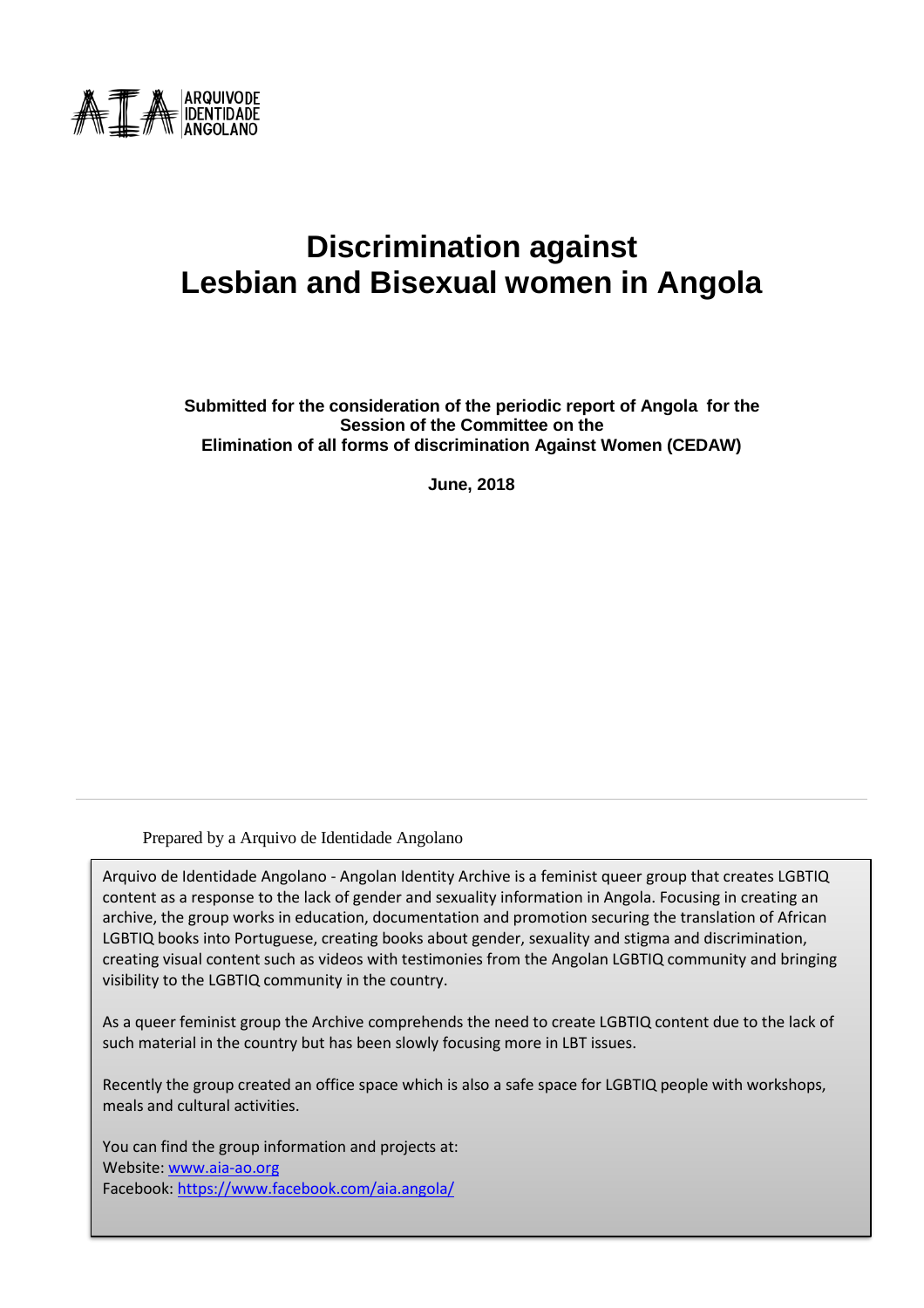### **Summary:**

The socio economic reality of the LBTIQ community in Angola is still one of the poorest ones. Any policies that addresses issues such as sexual orientation and gender identity are still inexistent in the country. The access to employment, health, stigma and discrimination is still very much a daily struggle for LBTIQ individuals.

According to the 2011 study "Population Size, HIV, and Behavior Among MSM in Luanda, Angola: Challenges and Findings in the First Ever HIV and Syphilis Biological and Behavioral Survey<sup>"1</sup> 797 eligible participants reported that 30.5% have no occupation and 52.9% reported no income last month. When it come to discrimination almost half of Men who have sex with men (MSM) (171, 46.2%) reported having experienced some type of violence in their life, that is, were physically assaulted or discriminated against With respect to homophobia, 133 (70.4%) report episodes. Among those who reported episodes of discrimination because of sexual orientation (165), 40.1% reported that it occurred many times in the last 12 months and at work, school, business, and recreational areas.

This study is a reflection on how underrepresented are the issues of Lesbians and Bisexual (LB) women are not only at HIV fight or public health responses but also in an socio and economic inclusion. One could argue that at least LB women are been represented at least at the gender issues, but even in women and gender issues LB women are still been erase from the agenda of gender issues. As consequence there's very few data about LB women in Angola, there's no specific response or inclusive reposes in employment, health or any other areas. LB women are still very much invisible in the politics, programs and legislations.

 $\overline{a}$ 

<sup>1</sup> https://www.pepfar.gov/about/research/pubs/date/2014/263600.htm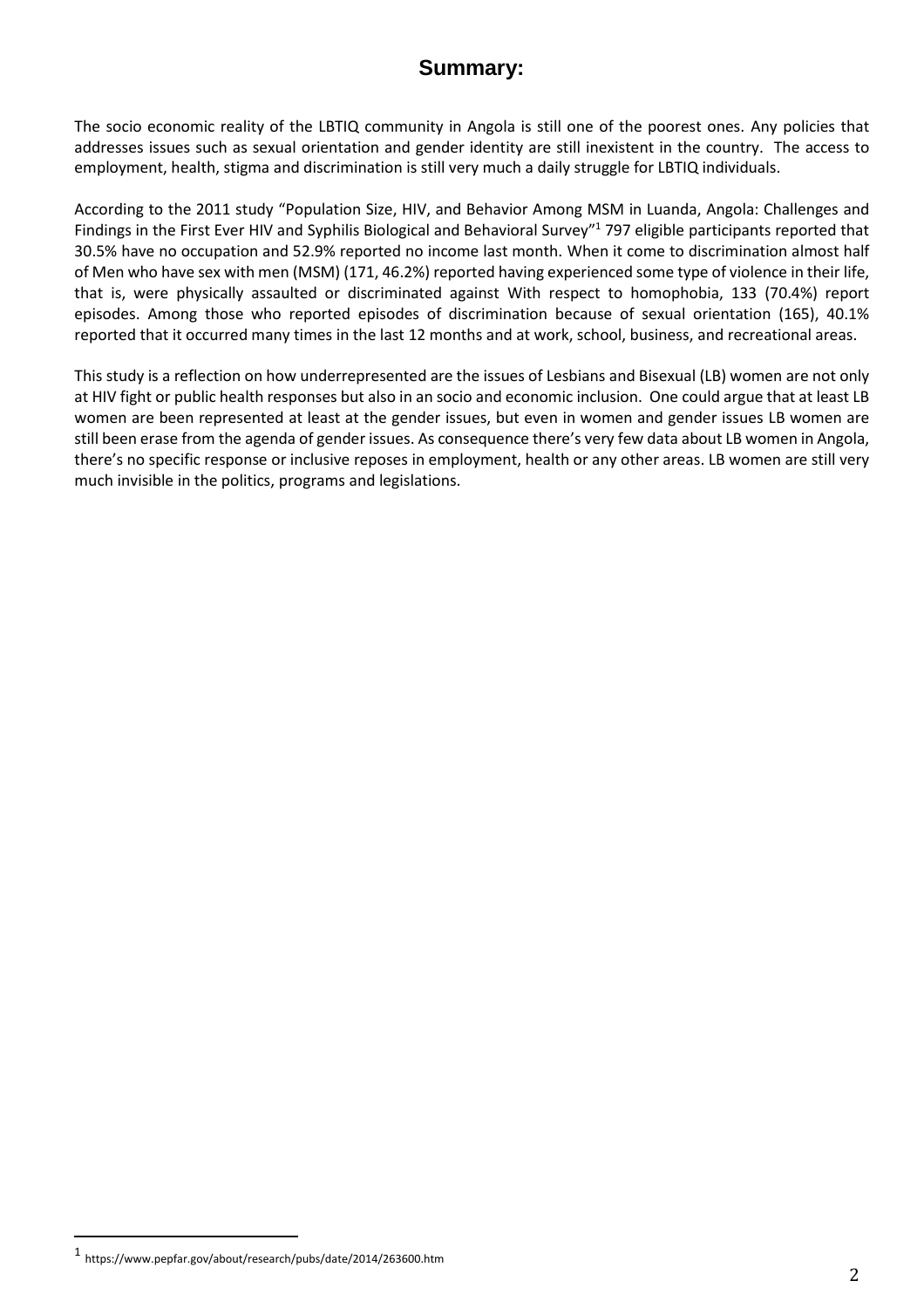## **Discrimination and violence against lesbian and bisexual women in Angola**

Lesbian and bisexual women in Angola face multiple forms of discriminations. According to various testimonies, the main challenges are family issues, access to health and access to employment. LB women still face stigma and discrimination due to the perception that they brake gender boundaries with their gender expression and sexual orientation. Angola is still a country where talking and discussing about sexuality is very much a taboo.

A recent analysis<sup>2</sup> of Angola's current legal framework conducted by the Angolan law firm FBL Advogados, indicates that there's no criminalization in Angola based on sexual orientation<sup>3</sup>. Testimony from members of the LGBTI community however, makes it clear that there is still exist a culture of discrimination that creates an obstacle for people of different sexual orientation to seek support from governmental institutions.

*" Most of Lesbians in Angola are through out of their house, when their family found out their sexual orientation. Some prefer not to disclose to their families and drink and use drugs to take their frustration away. Family is for sure one for the main issues. Daily discrimination on the street is a still a reality that many lesbians face, living with the risks of been raped and constantly threaten. As consequences, we pretend not to be lesbians to maintaining the family financial support, choosing only to come out as soon as we get our financial independence " Testimony from Chris*

#### **Analyses of Lesbians and Bisexuals women issues one by one**

#### **1. Non-discrimination and equality**

The constitution of Angola provides the principle of equality and non-discrimination, article 23.º as a fundamental right. However, there is still no specific law that includes the needs of non-discrimination behavior against LB women or any kind of law that expressly condemns violence or discrimination based on sexual orientation or gender identity. Although the proposed revision of the penal code expressly refers to sexual orientation and non-discrimination in the working space.

#### **Questions to the Government:**

- Please indicate whether the human rights laws and norms ratified by Angola have been incorporated in national law and how are their responding to LB women's rights
- Please provide information on the number of cases collected about violence or discrimination cases based on sexual orientation and gender identity
- Please indicate what mechanisms are available in the country for lesbian and bisexual women facing violence or discrimination

#### **2. Access to health**

 $\overline{a}$ 

LB women are still facing discrimination when accessing health services. This is in part because sexual orientation and gender identity is still a very new topic that has just now started to be addressed in the health system services specially on how health workers should provide a more humanize service for all.

Access to health for LB women has been indirectly connected to the continues work that has been done towards Men who have sex with Men (MSM), where a risk evaluation form with sexual practice with question such as same-sex practice has been included in some health facilities. The inclusion of LGBTIQ people in focal groups is usually in programs and activities related to MSM and trans women. Therefore, the health programs are focusing only in one part of the LGBTIQ acronym, and since in Angola LB women are not consider key population, there is no specific response for access to HIV and STI servicers for them.

<sup>&</sup>lt;sup>2</sup> The analysis was commissioned by the USAID-funded, LINKAGES Project through Management Sciences for Health (MSH).

<sup>&</sup>lt;sup>3</sup> Article 56.º of the constitution estipulate the non discrimination principle; article 197 from the proposed penal code estipulates discrimination as a crime; The main conclusion form the FBL firm is that the constitution revoges the security measures sanctions from the current penal code regarding homossexuality and bissexuality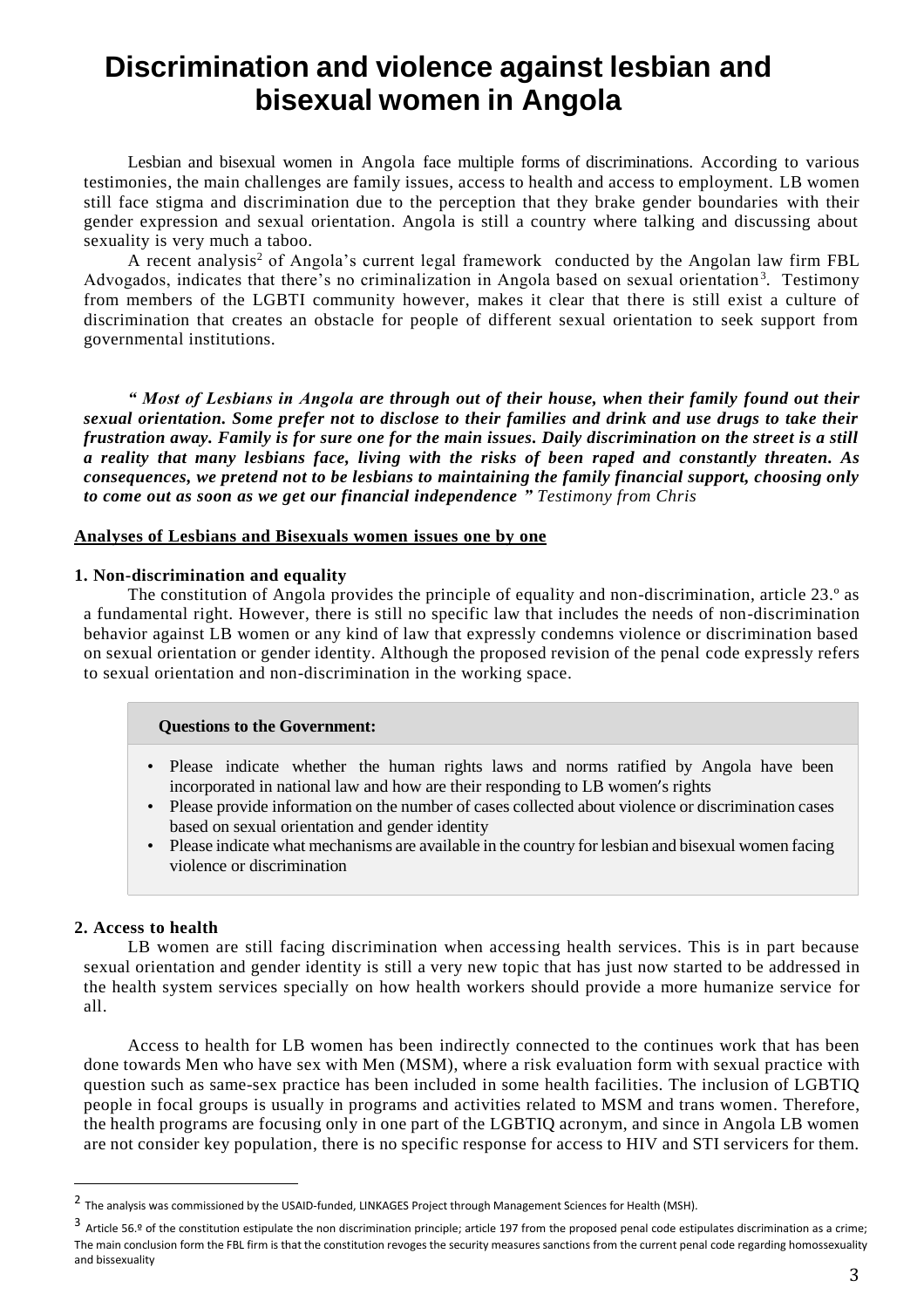One could argue that the LB response is included in the health programs for women, but there is no specific inclusion or mention of LB women specially in the sexual and reproductive rights plan. When it comes to sexual orientation and gender identity, there is still much to be done when it comes to health workers to better understand and deliver a more differentiated service for LB women.

The LINKAGES project<sup>4</sup> is USAID's flagship key populations program working in 30 countries and in Angola since 2015. In partnership with the Ministry of Health and the National HIV and AIDS Institute (INLS), LINKAGES has trained over 300 health professionals and administrative personnel on how stigma and discrimination can create obstacles to access to health services for key populations. The trainings have taken place in over 19 health facilities in Luanda province. The training includes the importance of assessing risk for HIV with patients and offers a simple questionnaire that can help providers ask about multiple partners, same-sex sexual practices and frequency of condom use to help providers address risktaking behaviors with their patients.

Although some of this work had influence health workers to deliver a more humanized service and to understand the impact of discrimination and its consequence to access to health, this does not eliminate the fact the intended objective of programs, such as this one, is to collect information sole about Trans women and MSM. The collection of information on LB women has not been requested by the government.

#### **Questions to the Government:**

- Please indicate whether the existing laws and norms include lesbians and bisexual women into the sexual reproductive plan.
- Please provide information on the prevalence and prevention of HIV and STI among lesbian and bisexual women and indicate whether they are considered as key populations in your country
- Please indicate any laws or norms that include and respond to the health needs of LB women

#### **3. Access to Education**

Having access to education is still one of the main issues for LB women, especially lesbian women that are not feminine and can be perceived as breaking the gender norms. The struggle to continue studies is not only bound by school norms that dictates gender expression, but also by family imposition due to the lack of financial support. Many lesbians give up studying because they are not well accepted in school and cannot pay for their own school when family decides to stop supporting financially when found they sexual orientation.

#### **Questions to the Government:**

- Please indicate whether the National Education Plan refers to inclusion of issues such as sexual orientation and gender identity
- Please provide information on the number of self-identified lesbians and bisexual in school
- Please indicates laws, plans and norms that reflects the inclusion of LB women in the education system

#### **4. Access to employment**

 $\overline{a}$ 

Access to employment is still a very huge struggle for LB women in Angola. While formally everyone is protected by the Labor Law, there are still situations of discrimination against LB women in work environment.

The draft Penal Code has been in discussion in the past years, and article 197 ("Discrimination") of the draft stated that it *"is criminalized with a two years prison sentence and 240 days fine if someone fires or refuse to hire someone based on race, religion, ethnicity, sex or sexual orientation."* 

This is one of the fewest provision that expressly mentions sexual orientation. If approved, the new penal code will allow LB women to have a legal instrument in case of rights violations in the work place.

<sup>4</sup> https://www.usaid.gov/what-we-do/global-health/hiv-and-aids/partnerships-and-projects/linkages-project